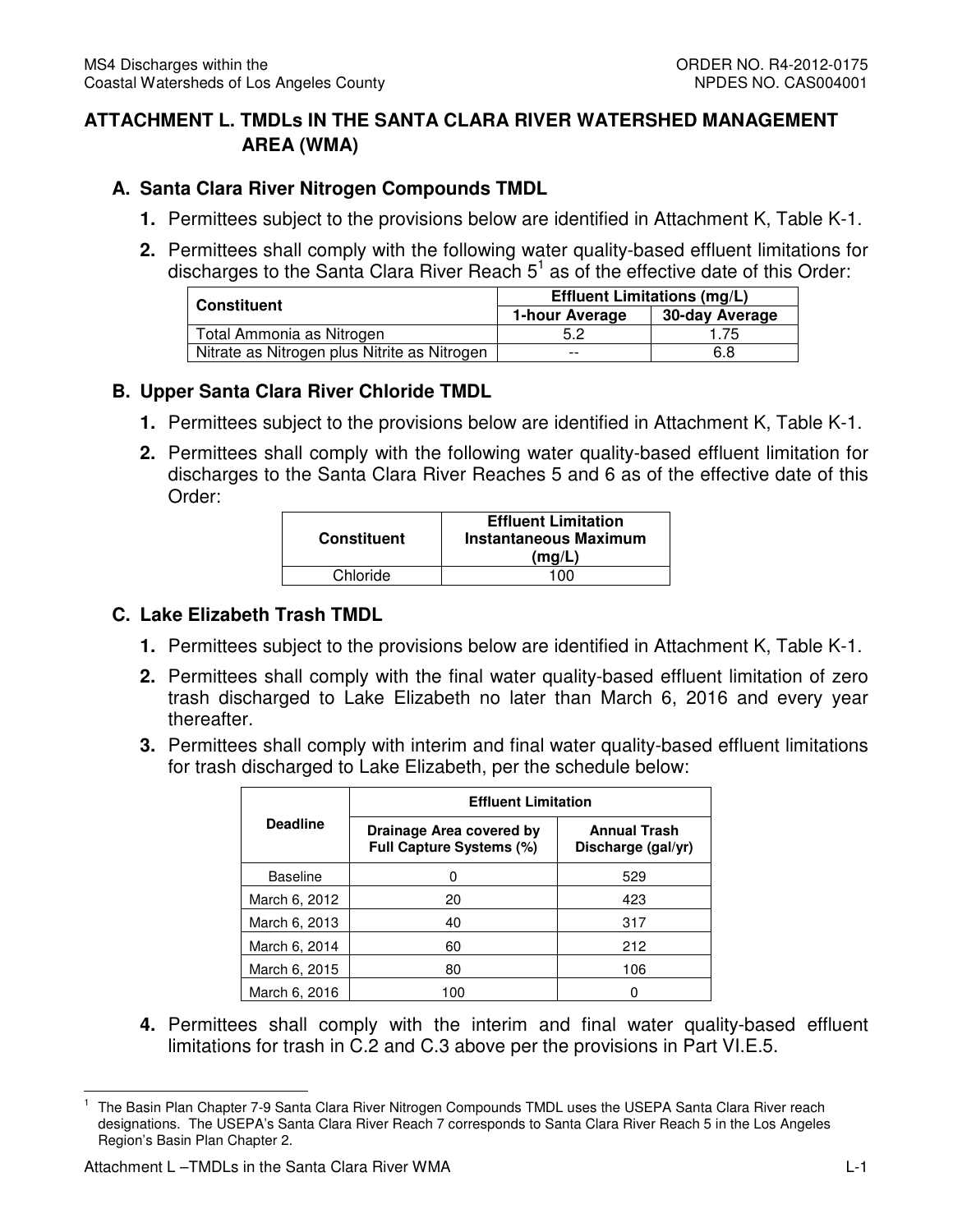# **D. Santa Clara River Indicator Bacteria TMDL**

- **1.** Permittees subject to the provisions below are identified in Attachment K, Table K-1.
- **2.** Permittees shall comply with the following final water quality-based effluent limitations for discharges to the Santa Clara River Reaches 5, 6 and 7 during dry weather no later than March 21, 2023 and during wet weather<sup>2</sup> no later than March 21, 2029:

| <b>Constituent</b> | <b>Effluent Limitation (MPN or cfu)</b> |                       |
|--------------------|-----------------------------------------|-----------------------|
|                    | <b>Daily Maximum</b>                    | <b>Geometric Mean</b> |
| E. coli            | 235/100 mL                              | 126/100 mL            |

- **3.** Receiving Water Limitations
	- **a.** Permittees shall comply with the following interim bacteria receiving water limitations<sup>3</sup> for the Santa Clara River Reaches 5, 6, and 7:

| Time<br><b>Period</b> | <b>Annual Allowable</b><br><b>Exceedance Days of the</b><br><b>Single Sample Objective</b><br>(days) |                    | <b>Deadline</b> |
|-----------------------|------------------------------------------------------------------------------------------------------|--------------------|-----------------|
|                       | Daily<br>Sampling                                                                                    | Weekly<br>Sampling |                 |
| Dry Weather           | 17                                                                                                   | 3                  | March 21, 2016  |
| Wet<br>Weather        | 6                                                                                                    | 9                  | March 21, 2016  |

 **b.** Permittees shall comply with the following final bacteria receiving water limitations<sup>4</sup> for the Santa Clara River Reaches 5, 6, and 7:

| Time<br><b>Period</b> | <b>Annual Allowable</b><br><b>Exceedance Days of the</b><br><b>Single Sample Objective</b><br>(days) |                    | <b>Deadline</b> |
|-----------------------|------------------------------------------------------------------------------------------------------|--------------------|-----------------|
|                       | Daily<br>Sampling                                                                                    | Weekly<br>Sampling |                 |
| Dry Weather           | 5                                                                                                    |                    | March 21, 2023  |
| Wet<br>Weather        | 16                                                                                                   | 3                  | March 21, 2029  |

4 Ibid.

 $\overline{a}$ 

 $\sqrt{2}$ Wet weather is defined as days with 0.1 inch of rain or more and the three days following the rain event.

 $\mathsf 3$  area to each reach.  $\overline{4}$ 3 The final receiving water limitations are group-based and shared among all MS4 Permittees located within the sub-drainage